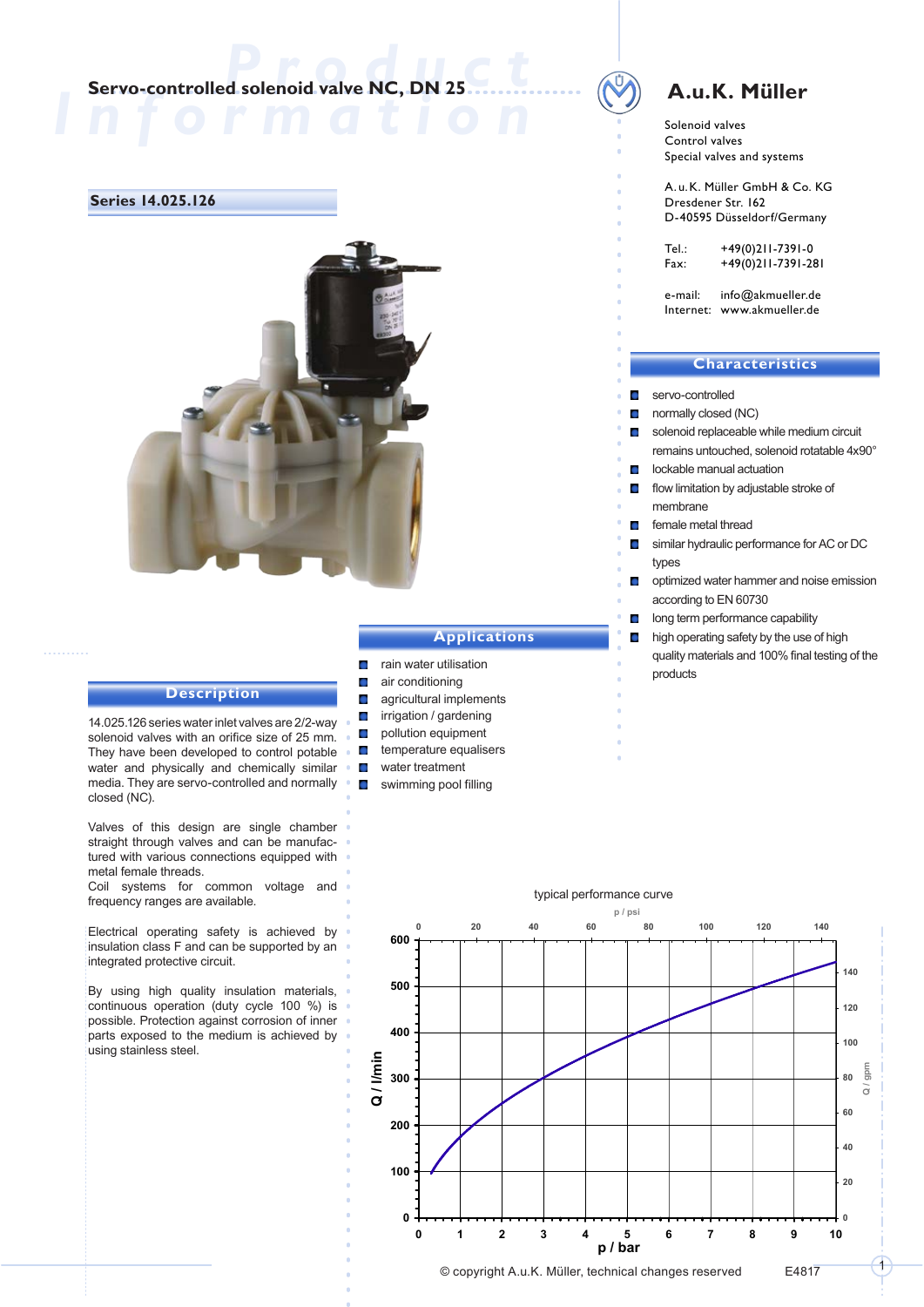# **Information Servo-controlled solenoid valve NC, DN 25**



# **A.u.K. Müller**

## **Series 14.025.126**



1) Fixing possibility for self tapping screw Ø 4,2

2) Flow limitation by adjustable stroke of membrane (option - available without flow adjustment)

3) Lockable manual actuation (shown in closed position)

| <b>Materials</b>            |                                                     |  |  |  |  |  |
|-----------------------------|-----------------------------------------------------|--|--|--|--|--|
| Valve body                  | PA 6/6 glass fibre reinforced                       |  |  |  |  |  |
| Connection<br>In-and outlet | brass CW614N<br>stainless steel on request          |  |  |  |  |  |
| <b>Plunger guide</b>        | stainless steel                                     |  |  |  |  |  |
| <b>Plunger and spring</b>   | stainless steel                                     |  |  |  |  |  |
| Membrane and<br>sealings    | <b>FPDM</b><br>NBR (on request)<br>VMQ (on request) |  |  |  |  |  |
| Coil coating                | PBT, PET or epoxy resin                             |  |  |  |  |  |



| Options         |              |              |              |              |               |               |              |            |
|-----------------|--------------|--------------|--------------|--------------|---------------|---------------|--------------|------------|
| <b>Material</b> | Inlet        |              | Outlet       |              | Length        | Height        | Depth        |            |
|                 | ØA           | A1           | ØB           | <b>B1</b>    |               | н             |              |            |
|                 |              |              |              |              |               |               |              |            |
| PA 6/6          | G 3/4 female | 17<br>(0.67) | G 3/4 female | 17<br>(0.67) | 104<br>(4.09) | 124<br>(4.88) | 73<br>(2.87) | on request |
| PA 6/6          | G 1 female   | 17<br>(0.67) | G 1 female   | 17<br>(0.67) | 104<br>(4.09) | 124<br>(4.88) | 73<br>(2.87) |            |

dimension in mm (inch)

## **Technical Data**

| Type                        | solenoid valve                                                                                                                     |                                                               |                                  |  |  |  |  |
|-----------------------------|------------------------------------------------------------------------------------------------------------------------------------|---------------------------------------------------------------|----------------------------------|--|--|--|--|
| Construction                | 2/2-way single chamber straight<br>valve, servo-controlled                                                                         |                                                               |                                  |  |  |  |  |
| <b>Function</b>             | NC (normally closed)                                                                                                               |                                                               |                                  |  |  |  |  |
| <b>Fitting position</b>     | any, preferably with coil upwards                                                                                                  |                                                               |                                  |  |  |  |  |
| <b>Media</b>                | cold and heated potable water and<br>physically and chemically similar<br>media<br>process water<br>cooling water                  |                                                               |                                  |  |  |  |  |
| <b>Viscosity</b>            | 20                                                                                                                                 | mm <sup>2</sup> /s                                            |                                  |  |  |  |  |
| <b>T-Medium</b>             | $4 - 30$<br>$(39.2 - 86.0)$                                                                                                        | $\rm ^{\circ}C$<br>$\degree$ F)                               |                                  |  |  |  |  |
| <b>T-Ambient</b>            | 60<br>(140                                                                                                                         | $^{\circ}C$<br>$\mathrm{P}(\mathsf{F})$                       |                                  |  |  |  |  |
| <b>DN</b>                   | 25<br>(0.98)                                                                                                                       | mm<br>inch)                                                   |                                  |  |  |  |  |
| p-Operating                 | $0,3 - 10,0$<br>$(4.4 - 145)$                                                                                                      | bar<br>psi)                                                   |                                  |  |  |  |  |
| Cv-value                    | 175<br>(46.2)                                                                                                                      | l/min<br>qpm)                                                 |                                  |  |  |  |  |
| Flow regulator              | adjustable stroke of membrane                                                                                                      |                                                               |                                  |  |  |  |  |
| Pressure surge              | according to EN 60730                                                                                                              |                                                               |                                  |  |  |  |  |
| Coil type                   | MS.006, MS.024, MS.025                                                                                                             |                                                               |                                  |  |  |  |  |
| Nominal voltages 220 - 240  | 110<br>24<br>24<br>12                                                                                                              | V AC<br>V AC<br>V AC<br>V <sub>DC</sub><br>V <sub>DC</sub>    | 50/60 Hz<br>50/60 Hz<br>50/60 Hz |  |  |  |  |
|                             |                                                                                                                                    | other voltages on request                                     |                                  |  |  |  |  |
| Voltage tolerance +10% -15% |                                                                                                                                    |                                                               |                                  |  |  |  |  |
| Duty cycle                  | 100%                                                                                                                               |                                                               |                                  |  |  |  |  |
| Nominal power               | 11 W                                                                                                                               | 16 VA (AC only)                                               |                                  |  |  |  |  |
| <b>Protection Type</b>      | IP 00 up to IP 68                                                                                                                  |                                                               |                                  |  |  |  |  |
| <b>Coil connections</b>     | flat tabs $6.3 \times 0.8$ mm<br>plug socket<br>according to EN 175301-803<br>(IP65),<br>several cable connections<br>(IP67, IP68) |                                                               |                                  |  |  |  |  |
| <b>Insulation class</b>     | F                                                                                                                                  | according to<br>EN 60730                                      |                                  |  |  |  |  |
| <b>Protection class</b>     | I                                                                                                                                  | according to<br>EN 60730<br>(for incorporation in<br>class I) |                                  |  |  |  |  |

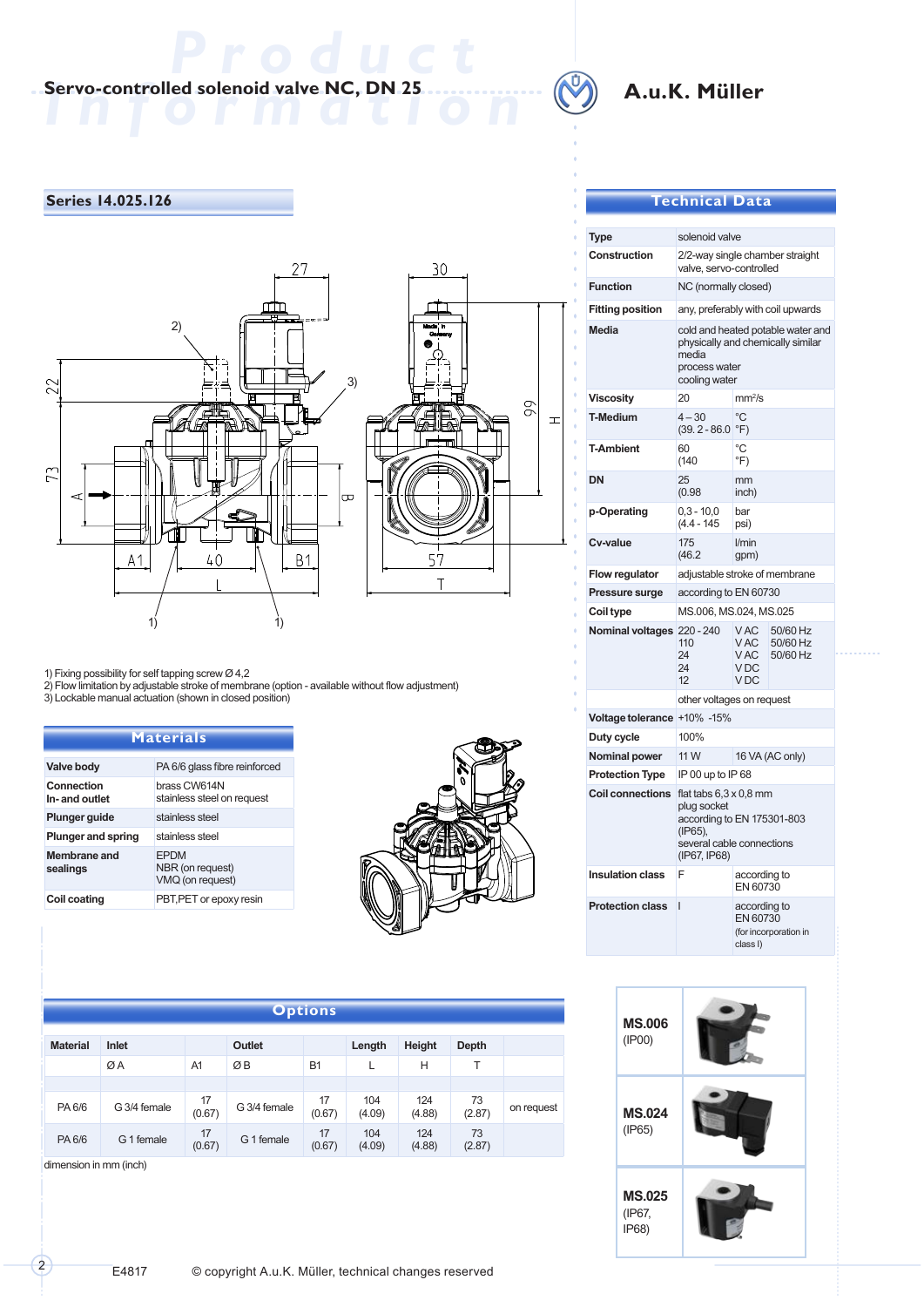**Servo-controlled solenoid valve NC, DN 25** 

## **A.u.K. Müller**

### **Series 14.025.126**





The flow rate can be limited by turning the slotted screw in the valves cover cone.

- **-** turning the screw clockwise lowers the flow rate
- **+** turning the screw anti-clockwise increases the flow rate



The adjusting screw can only be moved between predefined upper and lower positions and can not be removed. It should only be adjusted with care and without exerting any force at these upper and lower limits. It is not designed to be a manual shut-off for the valve.

Usually the adjusting screw has been set to the maximum flow rate by default.